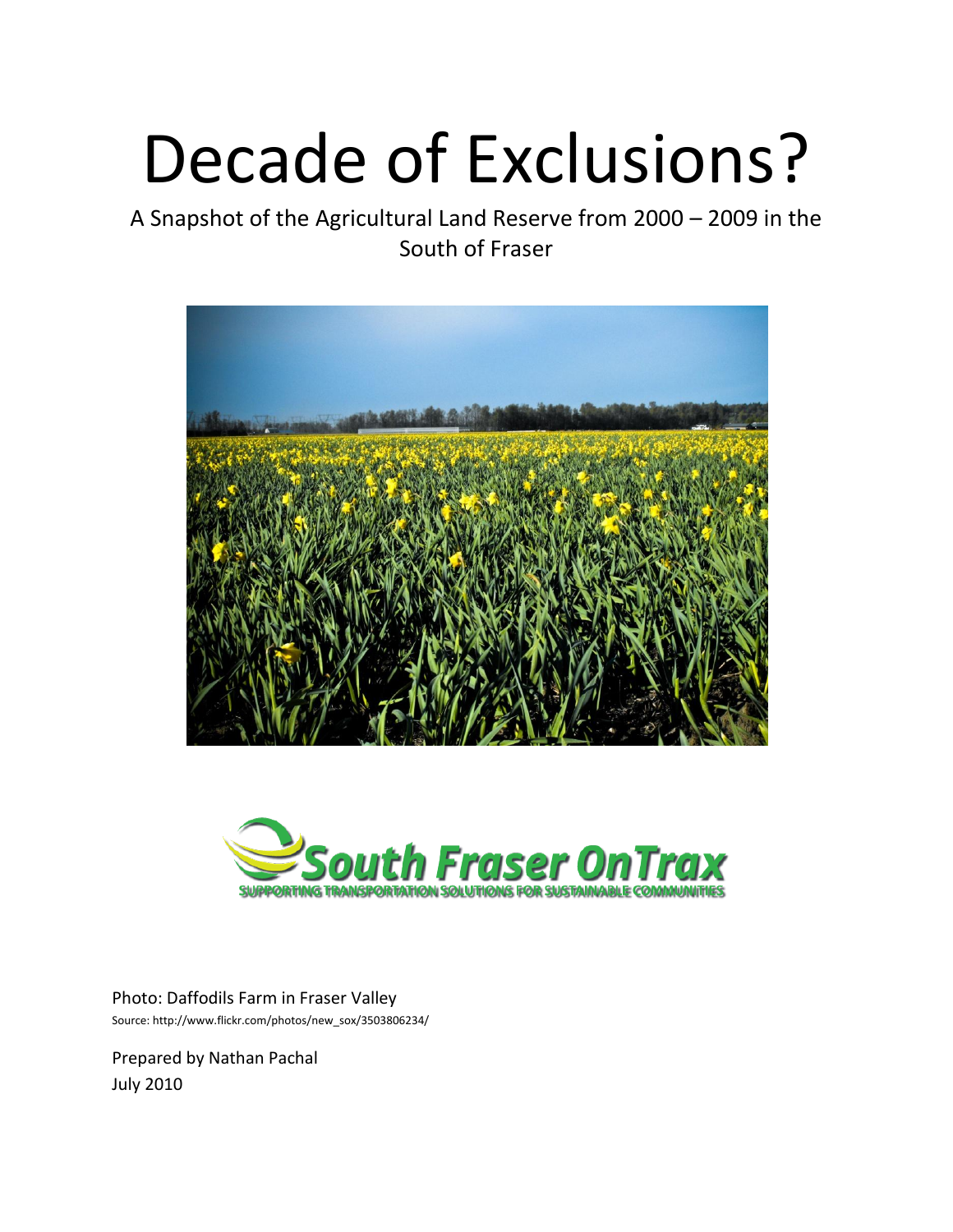## **Abstract**

Over the last decade, the Agricultural Land Reserve (ALR) has become the subject of much discussion. Up until the late 1970s, the South of Fraser sub-region lost large areas of farmland to industrial parks and urban development. In the last 1980s, the sub-region lost farmland to golf courses. Since 2000, the ALR has been steadily losing land to transportation infrastructure. The largest single exclusion of land from the ALR was for construction of the South Fraser Perimeter Road. The major contributor to loss of farmable land in the ALR is the provincial government, responsible for over ¾ of all changes in the South of Fraser over the last decade alone. The purpose of the ALR is to provide agricultural land for farm use, but is under extreme pressure for transportation project. The provincial government needs to strike a balance between transportation infrastructure and the ALR, or the farmland in the South of Fraser will continue to be lost.

#### **About South Fraser OnTrax**

South Fraser OnTrax (SFOT) is a non-partisan group of local people who have a passion for making great communities even better with the introduction of sustainable transportation options that are made available to all. Visi[t http://www.southfraser.net/](http://www.southfraser.net/) to find out more about our organization.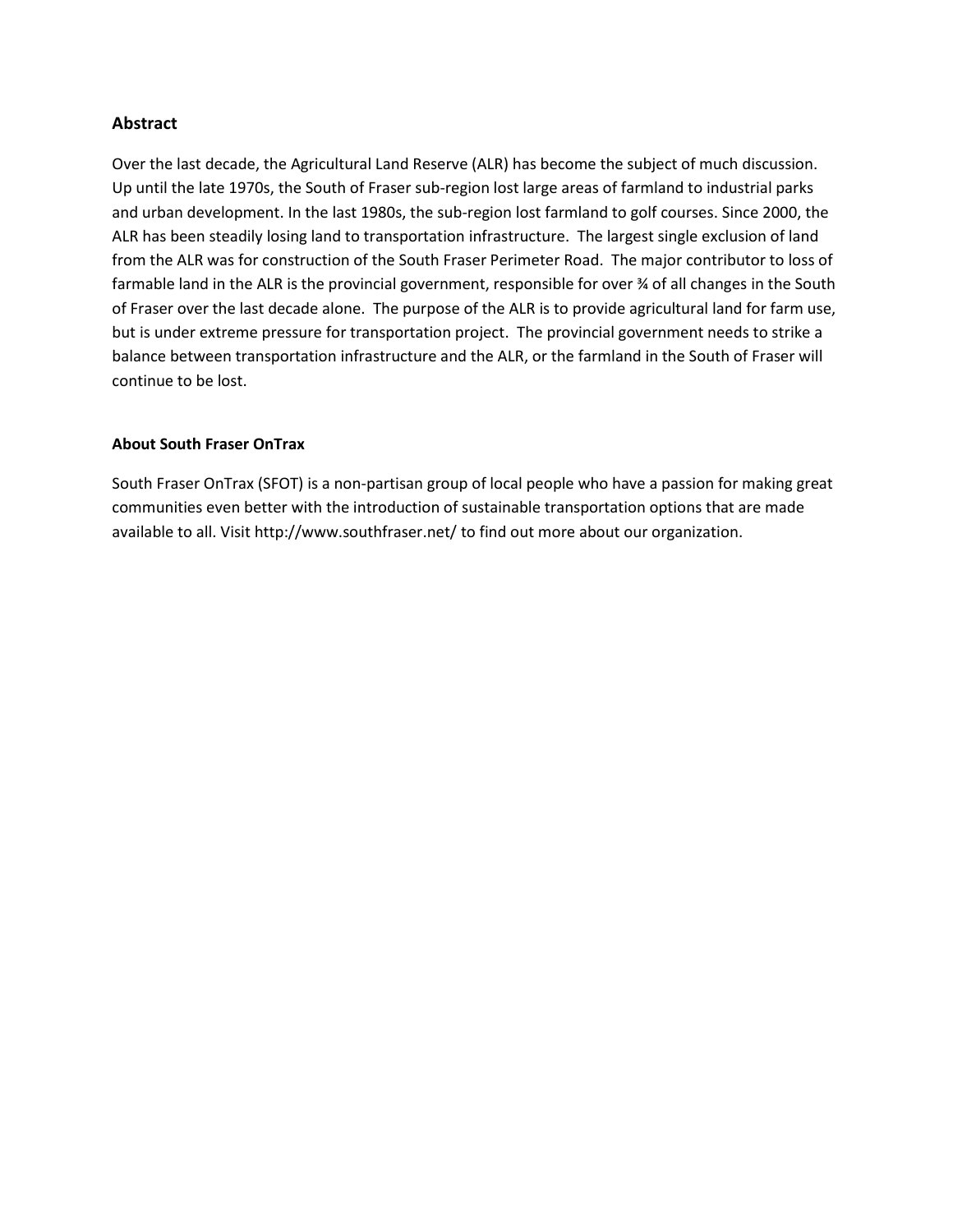## **Introduction**

With a population of some 2.3 million people, Metro Vancouver is home to 52% of British Columbians. Another 1 million people will call Metro Vancouver home by 2036<sup>1</sup>; many choosing the South of Fraser sub-region. The South of Fraser sub-region includes Delta, Barnston Island, the Township of Langley, the City of Langley, and Surrey, which is one of the faster growing municipalities in the region<sup>2</sup>. Over the last decade, there has been a renewed concern over the protection of the Agricultural Land Reserve (ALR) as population in the region—especially in the South of Fraser sub-region—continues to surge. The recent news of ALR exclusion approval for the Tsawwassen Golf and Country Club housing development<sup>3</sup> and the failed attempt to turn the ALR on Barnston Island into an Industrial Park<sup>4</sup> has caused greater public awareness of the development pressure being placed on the ALR with the South of Fraser. While it may appear that private development is responsible for the erosion of the ALR in the South of Fraser, it is actually the public sector that has removed the most land from future farm use in the last decade. The vast majority of private development in the South of Fraser has taken place on lands outside of the ALR.

## **History**

Up until the early 1970s about 6000 hectares of prime agricultural was being lost annually to urban development and non-farm use. The Provincial government created the ALR in the mid-1970's to protect and preserve farmland.<sup>56</sup> Land was excluded from the ALR at an alarming rate until the end of the 1980s. Exclusion application approvals have since been allowed at a much slower rate<sup>7</sup>. In 1988 the ALR saw its greatest threat; golf courses were allowed carte blanche within the ALR. 181 applications that covered over 8,400 hectares of ALR land were made for golf courses. Only 89 application where allowed to proceed due to a moratorium on golf course in the ALR by 1991 and the removal of golf courses as allowed uses in the ALR afterwards. ${}^{8}$ 

# **Understanding the Numbers**

There are two sets of numbers that are used when measuring ALR exclusions in this report. The Agricultural Land Commission (ALC) started keeping track of land in the ALR in 2006 with GIS data. Their numbers are based on map amendment dates rather than the ALC decision dates for exclusions. Also, conditional approvals for ALR exclusions are not reflected until all conditions are met and the application is finalized. This is the data used in figures 1 and 2.

The exclusion data used in figures 3 through 6 are based on ALC decision dates as it allowed for data before 2006, a consistent understanding of that data after 2006, and a detailed breakdown of exclusion by each decision. The data in figures 3 through 6 also includes ALC decisions that allowed for new road construction and expanding existing roads within the ALR. Sub-division of land within the ALR and other non-farm uses were not evaluated with the exception of one decision in Langley.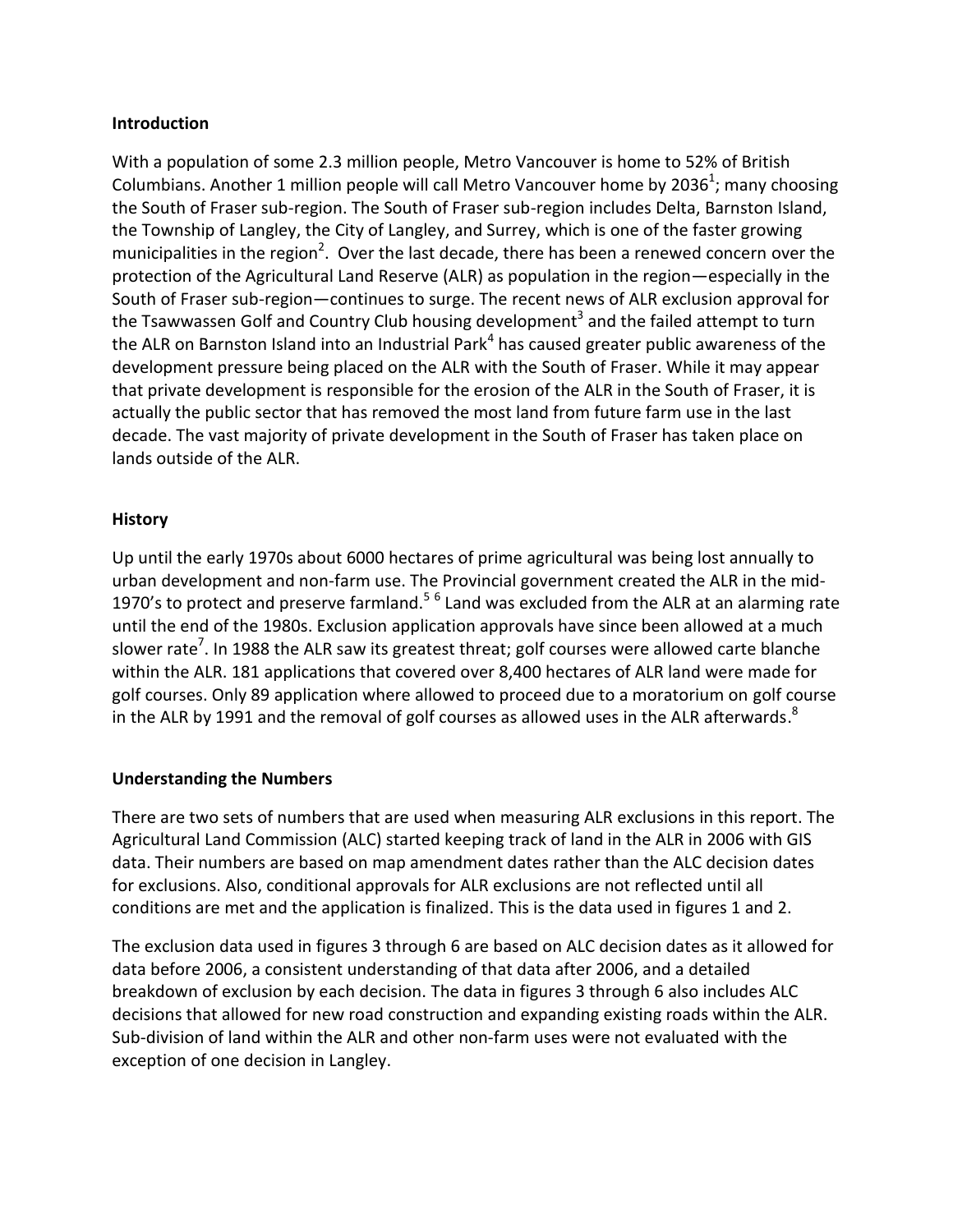## **The Big Picture (But Not the Whole Picture)**

The Metro Vancouver region has some of the most productive farm land in British Columbia. 27% of BC's total gross farm receipt came from this region which only represents 1.5% of the province's total land base in 2006. The main crops grown in the region include field vegetables, berries, greenhouse vegetables, and ornamental plants.<sup>9</sup> If Metro Vancouver is the produce aisle of the province, the South of Fraser sub-region is the manager. Around 3/4 of all ALR land is within the South of Fraser. Of that land, over 1/3 is within the Township of Langley (Fig. 1). It is for this reason that a clear understanding of what is happening in the South of Fraser subregion is needed.



**Figure 1. Agricultural Land Reserve in the South of Fraser as total of region. 2008 data as of October 31, 2008 and total area in Metro Vancouver as of March 31, 2009.** 

*Sources: "Re: Freedom of Information Request - ALR Decision Minutes and Land Area Our Ref: #292-30/2009-7." Letter to the author. 17 August 2009.*

*Agricultural Land Commission. "Annual Report 2008/2009." [http://www.alc.gov.bc.ca/publications/Annual\\_Report\\_2009/5.html](http://www.alc.gov.bc.ca/publications/Annual_Report_2009/5.html) Last accessed 27 June 2010.*

Figure 2 shows a snapshot of the ALR in 2006 and 2008. These numbers suggest that the ALR has remained fairly stable in the South of Fraser, but these number numbers only tell 1/3 of the story.

| Agricultural Land Reserve in the South of Fraser in Hectares |       |        |                  |                     |
|--------------------------------------------------------------|-------|--------|------------------|---------------------|
| Municipality                                                 | 2006  |        | <b>2008 Loss</b> | <b>Percent Loss</b> |
| Delta                                                        | 9973  | 9964   |                  | 0.09%               |
| Langley Township                                             | 23474 | 23423  | 51               | 0.22%               |
| Surrey                                                       | 9304  | 9298   | 6                | 0.06%               |
| Total ALR in Metro Vancouver                                 |       | 60,892 |                  |                     |

**Figure 2. Agricultural Land Reserve in the South of Fraser. 2006 data as of October 31, 2006; 2008 data as of October 31, 2008; total area in Metro Vancouver as of March 31, 2009.** 

*Sources: Agricultural Land Commission. "Re: Freedom of Information Request - ALR Decision Minutes and Land Area Our Ref: #292-30/2009- 7." Letter to the author. 17 August 2009.* 

*Agricultural Land Commission. "RE: ALC FOI Request." Email to the author. 29 March 2010.* 

*Agricultural Land Commission. "Annual Report 2008/2009." [http://www.alc.gov.bc.ca/publications/Annual\\_Report\\_2009/5.html](http://www.alc.gov.bc.ca/publications/Annual_Report_2009/5.html) Last accessed 27 June 2010.*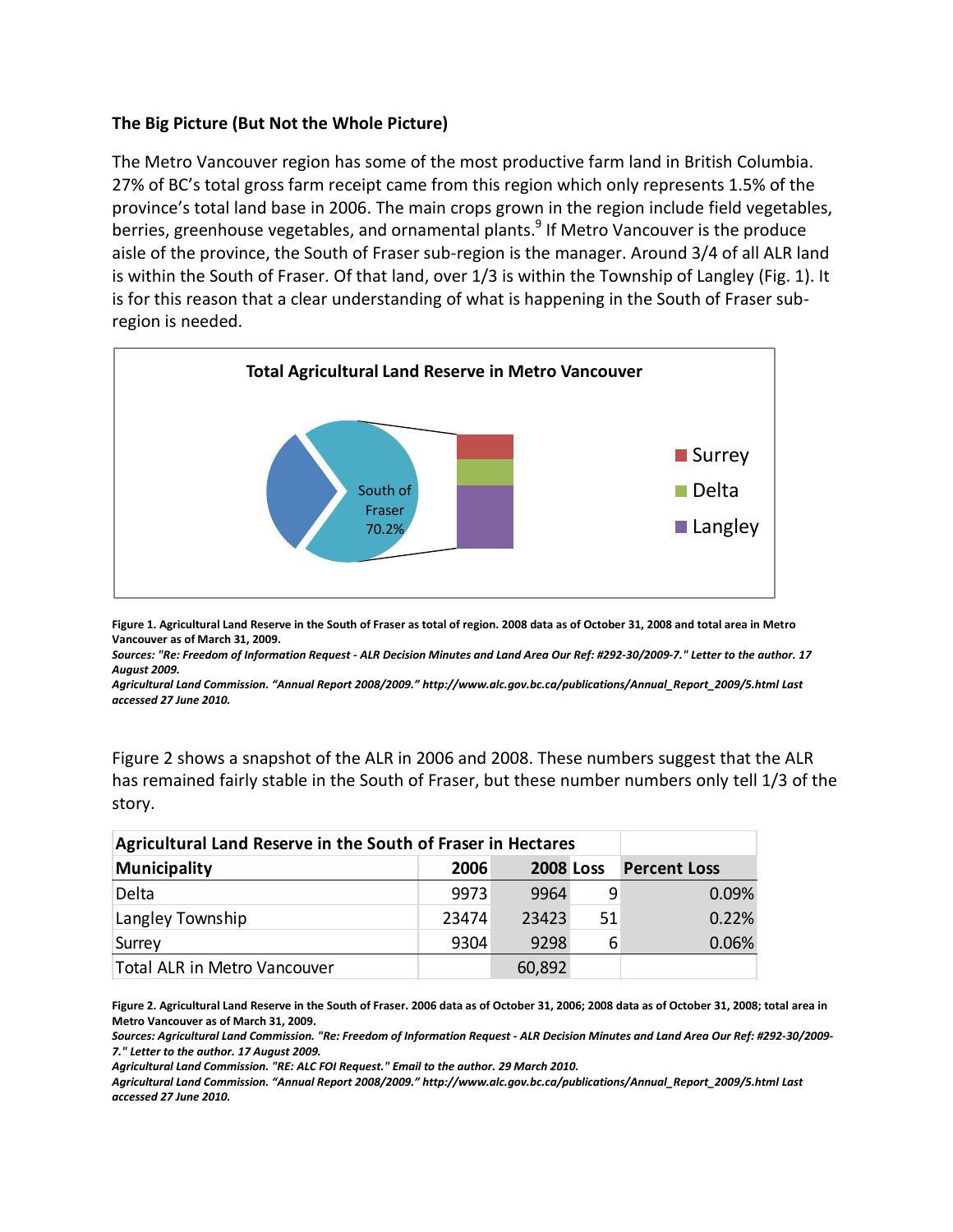# **What's Really Happening?**

According to section 3, subsection 4 of the *Agricultural Land Reserve Use, Subdivision and Procedure Regulation*:

The following land uses are permitted in an agricultural land reserve:

(b) dedication or upgrading of an existing road with vehicular access and use declared to be a highway under section 42 of the Transportation Act;

(c) road construction or upgrading within a dedicated right of way that has a

constructed road bed for vehicular access and use;

(d) if the widening or works does not result in an overall right of way width of more than 24 m, widening of an existing constructed road right of way for

- (i) safety or maintenance purposes, or
- (ii) drainage or flood control works;

(d.1) widening an existing constructed road right of way to ease one curve;

(e) establishing as a forest service road

- (i) an existing road under the Forest Act, or
- (ii) a new road in a managed forest;

(f) increasing the right of way width of a forest service road by up to 4 m if the widening does not result in an overall right of way width of more than 24 m;

(g) railway construction, upgrading and operations on an existing railbed within a dedicated right of way, including widening of an existing railway right of way if the widening does not result in an overall right of way width of more than 30 m;

Any of these uses remove the ability of land to be farmed in the future and none of these uses get reported as land excluded from the ALR. This leads to an incomplete picture of the ALR as the only readily available information from the ALC is inclusion and exclusion data. For all intents and purposes land used for transportation is land excluded from the ALR.

Figure 3 shows that of the 264 hectares of land excluded from the ALR or used for transportation from 2000 to 2009, 2/3 was dedicated to transportation. The single largest change to the ALR was the approval to construct the 40km South Fraser Perimeter Road (SFPR) through Delta.<sup>10</sup> The 90 hectares of ALR required for the SFPR represents a full 1/3 of all land excluded or used for transportation from 2000 to 2009. Other notable transportation projects include dedicating 21 hectares of ALR for BC Rail to expand service for Port Metro Vancouver's Deltaport terminal facility and 34 hectares for the expansion of Highways 15 and 10 through Surrey as part of the Border Infrastructure Program (BIP).<sup>11</sup> The largest ALR exclusion was 34 hectares of land around the Nordel Interchang in Delta (Fig. 6).

Of note in Langley, application O-33879, O-35863, O-36037, O-36152, 39000-0 which together excluded 9 hectares of land from the ALR are located within the Gloucester Industrial Estates. This area was excluded from the ALR in 1979, but 15 parcels of land remained in the ALR. The commission has a policy to exclude this parcel without condition.<sup>12</sup> Application 34489-1 allowed for a development of an equestrian community around the Salmon River in the ALR. The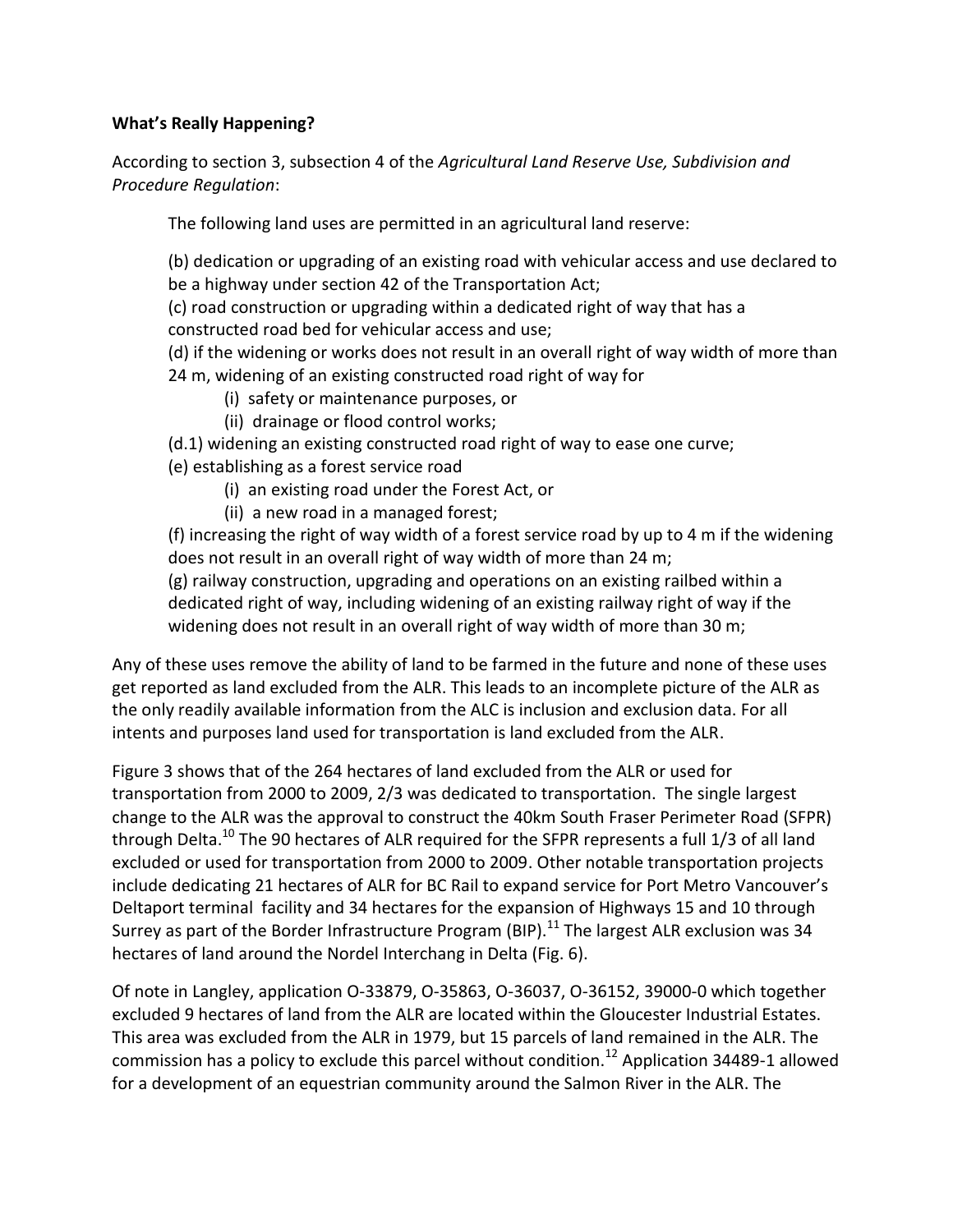application allowed for 12 hectares of large lot houses to be able to use a common stable and equestrian facility, justifying the non-farm use.





Figure 4 shows that the provincial government is responsible for 3/4 of all exclusion and dedication of land for transportation in the South of Fraser last decade. The majority of the province's land dealings in the ALR were for the SFPR, BIP, Deltaport rail expansion, and exclusion of land for development around the Nordel interchange (Fig. 6). These projects' primary purposes are to facilitate the movement of goods through the region.<sup>13 14</sup>



**Figure 4. Exclusion and transportation use by Local Government, Private Landowners, and the Provincial Government in the Agricultural Land Reserve from January 2000 to December 2009. See Figure 6 for sources.**

Between 2000 and 2009, ALR land in Delta has seen the most activity. 64% of all exclusion and dedication of ALR land for transportation lay within the Corporation of Delta's boundary (Fig. 5). Delta's Annacis Island and Tilbury Industrial Area, in close proximity to Fraser Port Terminal and Fraser Surrey Docks, while being home to Deltaport, could explain the pressure for new road infrastructure and industrial development.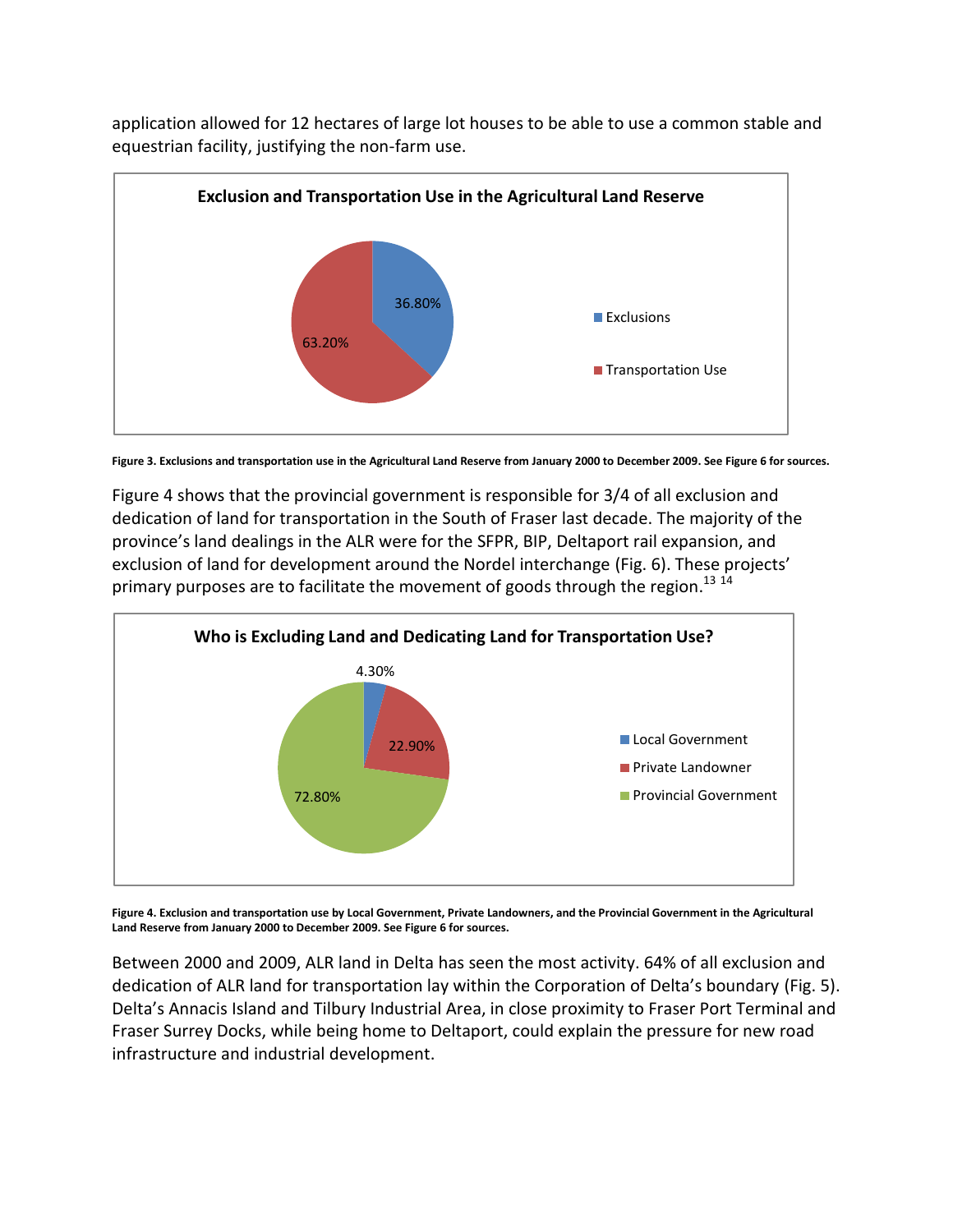

**Figure 5. Exclusion and transportation use by municipality in the Agricultural Land Reserve from January 2000 to December 2009. See Figure 6 for sources.**

## **Conclusion**

In the last decade, there have been several high profile ALR exclusion applications. These applications have raised the public consciousness around the ALR and the role in our region. While there is certainly pressure on the ALR for urban development and expansion and some questionable non-farm uses allowed within the ALR in Langley, it has been the provincial government and not the private sector that has had the most impact within the ALR. While the dedication for transportation remains within the ALR, it is highly unlikely that once these transportation facilities are built they will be turned back into farmland. 264 hectares of land have been removed in the last decade, and can no longer be used for farming or agricultural purposes. To prevent the further erosion of the ALR in the coming decades, the provincial government must examine the legislation surrounding the ALR to strike a balance between transportation and our agricultural lands as the region's population continues to rise in the produce isle of the province.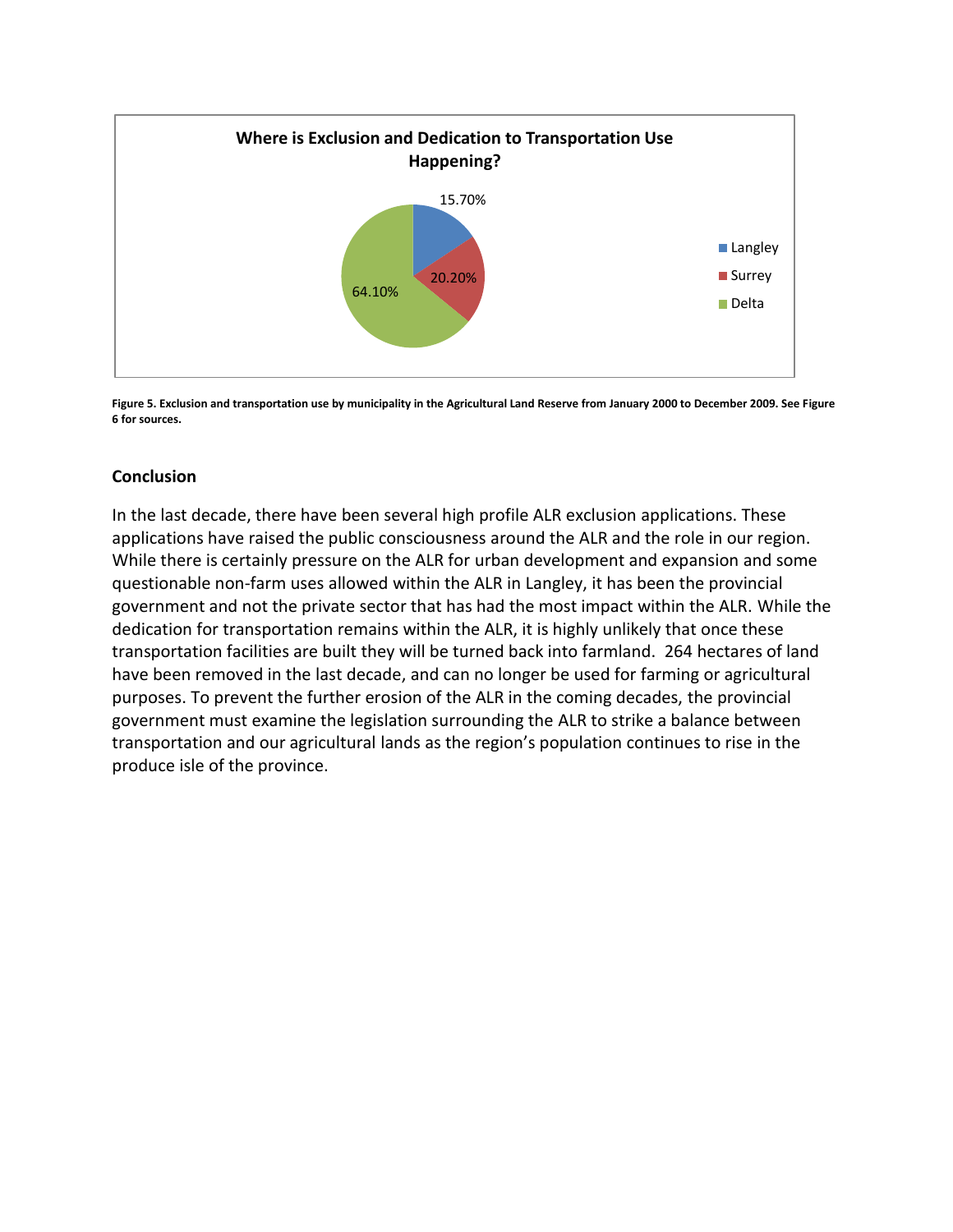| Land Excluded/Included from Agricultural Land Reserve and Land Used for Roads from 2000 to 2009 |  |                                     |                            |             |                      |                                          |  |  |  |
|-------------------------------------------------------------------------------------------------|--|-------------------------------------|----------------------------|-------------|----------------------|------------------------------------------|--|--|--|
| <b>Municipality Year</b>                                                                        |  | <b>Application Number Applicant</b> |                            | <b>Type</b> | <b>Hectares Note</b> |                                          |  |  |  |
| Delta                                                                                           |  | 2000 0-33303                        | Private                    | Road        |                      | 0.3 Dyke Access                          |  |  |  |
| Delta                                                                                           |  | 2002 0-34857-0                      | Private                    | Exclusion   | $\overline{2}$       |                                          |  |  |  |
| Delta                                                                                           |  | 2002 0-35317-0                      | Province                   | Road        |                      | 1.03 Highway 99 Deas Island Tunnel       |  |  |  |
| Delta                                                                                           |  | 2003 0-34689-0                      | Province                   | Road        |                      | 4.05 Highway 10 at Highway 91            |  |  |  |
| Delta                                                                                           |  | 2003 0-34793                        | Province                   | Road        |                      | 1.38 Highway 99                          |  |  |  |
| Delta                                                                                           |  | 2003 O-34944-0                      | Province                   | Exclusion   |                      | 34.2 Nordel Interchange, Land Around     |  |  |  |
| Delta                                                                                           |  | 2004 0-23703                        | Private                    | Exclusion   | 4.4                  |                                          |  |  |  |
| Delta                                                                                           |  | 2006 36611-0                        | <b>Local Government</b>    | Road        |                      | 0.8 Regoinal Park Parking Lot            |  |  |  |
| Delta                                                                                           |  | 2007 36967-0                        | <b>Local Government</b>    | Road        |                      | 0.2 Ladner Trunk Road at 80th Street     |  |  |  |
| Delta                                                                                           |  | 2007 37380-0                        | Private                    | Inclusion   | 5.75                 |                                          |  |  |  |
| Delta                                                                                           |  | 2007 37669-0/37379-0                | Private                    | Exclusion   | 10.2                 |                                          |  |  |  |
| Delta                                                                                           |  | 2008 37610-0                        | Province                   | Road        |                      | 21 BC Rail - Deltaport                   |  |  |  |
| Delta                                                                                           |  | 2008 38351-0                        | Province                   | Road        |                      | 90 South Fraser Perimeter Road           |  |  |  |
| Langley                                                                                         |  | 2001 0-33879                        | Private                    | Exclusion   | 1.8                  |                                          |  |  |  |
| Langley                                                                                         |  | 2002 0-34022-1                      | Private                    | Exclusion   | 4.94                 |                                          |  |  |  |
| Langley                                                                                         |  | 2003 0-34996-0                      | Private                    | Exclusion   | 1.5                  |                                          |  |  |  |
| Langley                                                                                         |  | 2004 0-35502                        | Local Government Exclusion |             | 2.7                  |                                          |  |  |  |
| Langley                                                                                         |  | 2004 0-35634                        | Province                   | Road        |                      | 0.356 216th St and Highway 1 Interchange |  |  |  |
| Langley                                                                                         |  | 2005 0-35863                        | Private                    | Exclusion   | 1.8                  |                                          |  |  |  |
| Langley                                                                                         |  | 2005 0-36037                        | Private                    | Exclusion   | 1.8                  |                                          |  |  |  |
| Langley                                                                                         |  | 2005 0-36085                        | Private                    | Exclusion   | 0.35                 |                                          |  |  |  |
| Langley                                                                                         |  | 2005 0-36152                        | Private                    | Exclusion   | 1.8                  |                                          |  |  |  |
| Langley                                                                                         |  | 2005 0-35999                        | Province                   | Road        |                      | 0.3 Highway 1 East of 238th St           |  |  |  |
| Langley                                                                                         |  | 2007 37478-0                        | <b>Local Government</b>    | Road        |                      | 0.6 48th Ave at Fraser Highway           |  |  |  |
| Langley                                                                                         |  | 2007 34489-1                        | Private                    | Non-Farm    | 12                   |                                          |  |  |  |
| Langley                                                                                         |  | 2007 37113-0                        | Private                    | Exclusion   | 5.7                  |                                          |  |  |  |
| Langley                                                                                         |  | 2009 38632-0                        | Private                    | Exclusion   | 4                    |                                          |  |  |  |
| Langley                                                                                         |  | 2009 38855-0                        | Private                    | Inclusion   | 7.89                 |                                          |  |  |  |
| Langley                                                                                         |  | 2009 39000-0                        | Private                    | Exclusion   | 1.8                  |                                          |  |  |  |
| Surrey                                                                                          |  | 2000 0-30760                        | Private                    | Exclusion   | 6.3                  |                                          |  |  |  |
| Surrey                                                                                          |  | 2000 0-33080                        | Province                   | Road        |                      | 2.2 8th Ave Widening                     |  |  |  |
| Surrey                                                                                          |  | 2002 0-34299                        | <b>Local Government</b>    | Road        |                      | 2.4 88th Avenue                          |  |  |  |
| Surrey                                                                                          |  | 2004 0-35676                        | Local Government Road      |             |                      | 4.6 King George/Highway 99 Park and Ride |  |  |  |
| Surrey                                                                                          |  | 2004 0-35327                        | Province                   | Road        |                      | 13.5 BIP Highway 10                      |  |  |  |
| Surrey                                                                                          |  | 2004 0-35367                        | Province                   | Road        |                      | 23.36 BIP Highway 15                     |  |  |  |
| Surrey                                                                                          |  | 2006 36186-0                        | Province                   | Road        |                      | 0.98 Truck Lane on Highway 15            |  |  |  |

## **ALR Exclusion and Transportation Dedication Applications from 2000-2009**

**Figure 6. Land excluded and included from the Agricultural Land Reserve and land approved for transportation use within the Agricultural Land Reserve from January 2000 to December 2009.** 

*Sources: Agricultural Land Commission. "Freedom of Information Request - ALC Records (GVRD) ALC File #292-30/2009-7." Letter to the author. 29 March 2010.*

*Agricultural Land Commission. "Application Status." [http://www.alc.gov.bc.ca/application\\_status/Archived\\_decisions.htm](http://www.alc.gov.bc.ca/application_status/Archived_decisions.htm) Last accessed 27 June 2010.*

<sup>1</sup> BC Stats. "Regional Population Estimates and Projections"

 $\overline{\phantom{a}}$ 

<sup>3</sup> Corporation of Delta. "Tsawwassen Golf and Country Club Redevelopment (Tsawwassen Springs)."

[http://www.corp.delta.bc.ca/EN/main/municipal/323/27003/tsawwassen\\_golf.html](http://www.corp.delta.bc.ca/EN/main/municipal/323/27003/tsawwassen_golf.html) Last accessed 28 June 2010. <sup>4</sup> Canadian Broadcasting Corporation. "Industrial development of Barnston Island rejected."

[http://www.bcstats.gov.bc.ca/data/pop/pop/dynamic/PopulationStatistics/SelectRegionType.asp?category=Census](http://www.bcstats.gov.bc.ca/data/pop/pop/dynamic/PopulationStatistics/SelectRegionType.asp?category=Census%20) Last accessed 28 June 2010.

<sup>2</sup> Greater Vancouver Regional District. "GVRD Population and Private Dwellings, 2006 Census."

<http://www.metrovancouver.org/about/publications/Publications/KeyFacts-PopulationandPrivateDwellings-2006.pdf> Last accessed 03 July 2010.

<http://www.cbc.ca/canada/british-columbia/story/2006/07/25/bc-barnston-alr.html> Last accessed 28 June 2010. <sup>5</sup> Agricultural Land Commission. "How the ALR was Established."

[http://www.alc.gov.bc.ca/alr/Establishing\\_the\\_ALR.htm](http://www.alc.gov.bc.ca/alr/Establishing_the_ALR.htm) Last accessed 28 June 2010.

 $6$  Agricultural Land Commission Act, S.B.C. 2002, c. 36, online: BC Laws  $\lt$  http://www.bclaws.ca/ $>$